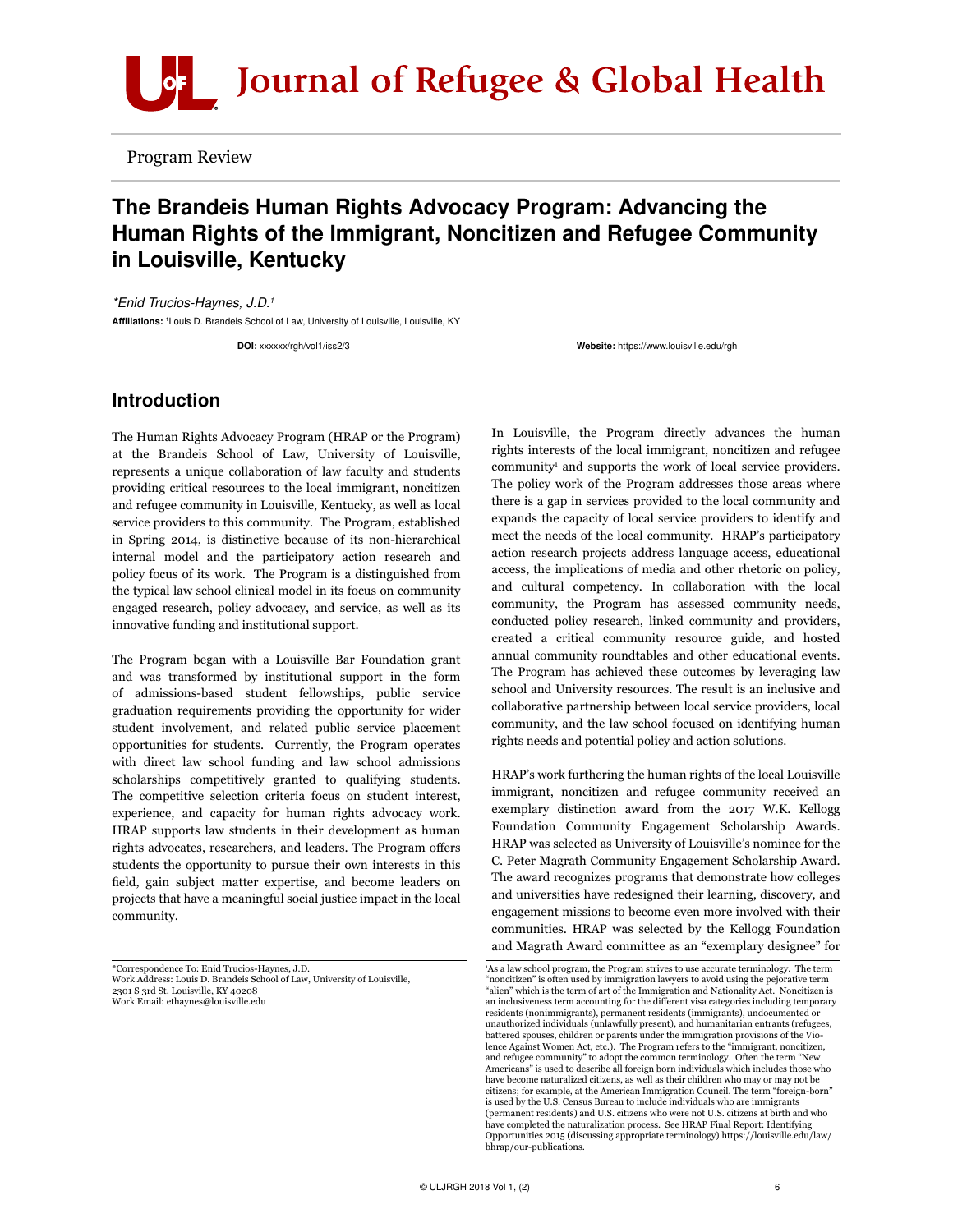the admissions-based fellowships, faculty and student interest, as well as a public service requirement which are used to assemble a community of activists, researchers, and leaders to generate scholarship that responds to the urgent need for legal outreach in the undocumented immigrant community.

# Overview of the Brandeis Human Rights Advocacy Program

The Brandeis Human Rights Advocacy Program is a community engaged effort of law students, law faculty, and community members working together to identify persistent issues and urgent needs of the local immigrant, noncitizen and refugee community. HRAP's primary focus is conducting timely research leading to important policy solutions, offering capacitybuilding support to local community organizations and service providers, and engaging in community outreach and education through topical events, the research-to-action projects, and community clinics.

HRAP's community reflects the intersecting interests of faculty, students, and community members as well as key stakeholders, both within and outside of the University of Louisville whose support is essential to the Program's success. The Program provides funded fellowships for law students to gain subject matter expertise, leadership skills, and experience meaningful community engagement. The mission of the Program is to identify, support, and advocate relating to the human rights needs of the local immigrant, noncitizen and refugee community in Louisville. HRAP fulfills its mission through its participatory action research projects, annual programs, community roundtables, the development of community resources, and community outreach, education, and engagement.

The Program addresses several Louisville community audiences representing a web of interconnected stakeholders. These include: the local immigrant, noncitizen and refugee community; local nonprofit, governmental and other service providers; local lawyers who already work with the community or share this interest; and immigrant rights advocates. The internal community with which the Program engages includes: the University; the law school administration; the funded student fellows; other law student volunteers; and the broader campus community including faculty, staff, and students. The Program organizes regular events to educate, inform, and discuss the status of human rights on the local level. The events prominently feature students, law faculty, and community advocates as subject-matter experts addressing current developments in particular areas of the law. HRAP invites members of the local community, local legal and other service providers, and the general public.

HRAP was conceived by two law faculty, one with significant immigration law and policy expertise and roots in the local community, and was designed to build on an expanding student interest that aligned with University of Louisville and Brandeis School of Law goals. The University of Louisville is a Carnegie Community Engagement University recognizing its unique connection to the Louisville community. In addition, the social justice focus of HRAP's work has appealed to a diverse group of law students and is viewed by the law school administration as an important effort to attract and retain a diverse student body and address the growing student interest in public service careers.

Expanded opportunities for law students interested in immigration law and policy were created over the past two decades at the law school. Law students' opportunities include first-hand experiences with the Louisville immigrant, noncitizen and refugee community. Students interested in immigration law and related human rights issues can participate in:

- Public service placements offered by the law school's Samuel L. Greenebaum Public Service Program to all law students at local nonprofits such as Kentucky Refugee Ministries, Catholic Charities and other organizations working with the local community
- Regular "Know Your Rights" legal orientation presentations at the immigration detention center located within the Boone County Jail, Florence, KY. This legal orientation program is certified by the U.S. Department of Justice, Executive Office of Immigration Review, managed by the U.S. Department of Homeland Security, and coordinated with the National Immigrant Justice Coalition.
- An annual immigration law moot court competition at New York University Law School
- Immigration law externship placements for academic credit with local nonprofit organizations

The initial funding creating HRAP came from a Spring 2014 Louisville Bar Association grant to establish funded student fellowships and from the Assistant Dean of Professional Development at the law school. The Assistant Dean viewed HRAP as a professional development opportunity for the growing number of students interested in human rights, immigration law, and public service careers. One major challenge of this one-year grant was the need for sustained funding. In Spring 2015, the faculty co-directors proposed to the law school administration the creation of admissions scholarships for incoming law students tied to human rights with a focus on immigrant, noncitizen and refugee issues. Targeted admissions fellowships have been successful at other law schools and represented an opportunity to institutionalize the HRAP Program. HRAP has identified a signature partner, La Casita Center, and works with this and other local community organizations and government agencies to offer HRAP fellows a unique opportunity at the law school. In Spring 2015, the dean committed to a three-year pilot funding proposal. In Spring 2018, this funding was continued by the dean.

The Brandeis Human Rights Advocacy Program was founded and co-directed by Professor Enid Trucios-Haynes and Professor Jamie Abrams from Spring 2014 to Spring 2017. The current co-directors include Professor Enid Trucios-Haynes and Professor JoAnne Sweeney. There are twelve student fellows in the Program including the most recent cohort of four student fellows who began in August 2017.

## Identifying and Responding to the Needs of the Louisville Immigrant, Noncitizen and Refugee Community

HRAP's initial work involved a comprehensive needs assessment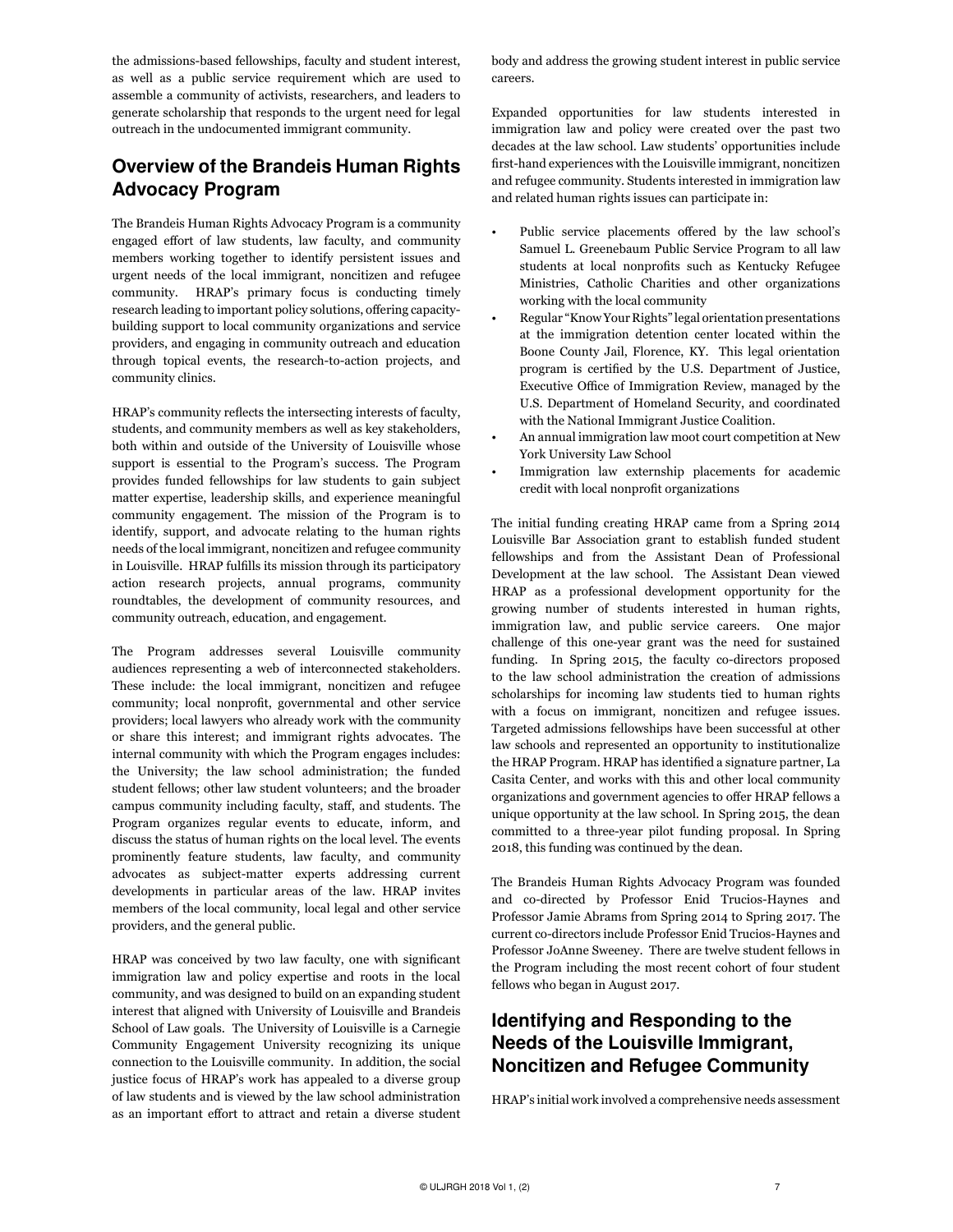of the immigrant, refugee, and noncitizen community in Louisville.2 The needs assessment surveyed local community organizations and service providers about their services and understanding of human rights needs, and outlined how the Program could leverage the University's resources to support the local community. In order to further the participatory action research goals, the preliminary findings were shared with the local community and service providers in Spring 2015 to prioritize HRAP's work and identify next steps.

HRAP's initial research identified some important opportunities to support the local community. First, we realized there was a lack of comprehensive understanding about the very diverse local immigrant, noncitizen and refugee community in Louisville.<sup>2</sup> Second, we needed to identify best practices for our participatory action research projects in our local community. Third, we explicitly sought to distinguish the interests of HRAP's different stakeholders including both community members and local service providers, as well as the internal University stakeholders. Finally, we wanted to provide needed legal services to the local community through one-day clinics and to provide legal services opportunities for the HRAP student fellows.

The iterative action-research cycle stemming from the initial needs assessment led to several HRAP research and policy initiatives. These participatory action research projects and policy initiatives include the:

- Community Resource Guide3 : a regularly updated, reliable source identifying local community/education organizations, legal organizations, and medical organizations
- Educational Access Project
- Language Access Project
- Rhetoric & Policy Project
- Community Engaged Service Project
- Human Trafficking Research Project (added in Fall 2017 by Co-director Professor JoAnne Sweeny)

## Identifying the diversity of the immigrant, noncitizen and refugee community in Louisville

Numbers tell one story about the immigrant, noncitizen and refugee community in Kentucky. It is easy to get lost in the data, however it also is important to sift through the myriad reports and charts to understand the characters and plot of the immigration story in Kentucky.4

The data about Louisville Metropolitan Statistical Area (MSA) is derived from the U.S. Census Bureau. The Louisville MSA includes seven Kentucky counties (Bullitt, Henry, Jefferson, Oldham, Shelby, Spencer and Trimble) and five counties in Southern Indiana (Clark, Floyd, Harrison, Scott and Washington). The U.S. Census Bureau also gathers data about Metro Louisville, referred to as Louisville-Jefferson County.

Louisville is a refugee resettlement city; there is a significant foreign-born population and more than half of the population arrived in last 20 years.5 Foreign-born here means the Census Bureau definition which includes both all noncitizens, both permanent and temporary residents, and naturalized U.S. citizens. Most foreign-born individuals live in Metro Louisville (Louisville-Jefferson County), and the second largest group lives in Shelby County.6

Foreign-born individuals in the Louisville MSA are less likely to be naturalized citizens than the national average indicating a significant need for legal and related services.<sup>7</sup> Nearly half of the Louisville MSA foreign-born population is from Latin America (45%) which is lower than the national average (55%). Ten percent of the Louisville MSA foreign-born population is from Africa.8 The number of foreign-born from Africa living in Louisville MSA is more than double the national average and includes refugee populations from Somalia and Sudan. In addition, there are sizeable foreign-born populations from India, Vietnam, China, and Bosnia-Herzegovina.

Foreign-born residents of Metro Louisville have significantly lower median earnings than native-born individuals in full-time, year-round positions with just over \$10,000 difference among males and over a \$9,000 difference among female workers in 2013.<sup>9</sup> Among all foreign-born residents in Louisville-Jefferson County, just less than half owned their own homes (46.2%). The primary occupations and industry differ among the foreign-born and native-born populations in Metro Louisville. The foreignborn population (both citizen and noncitizen) is overrepresented in natural resources, construction, maintenance, manufacturing and transportation compared to the native-born. The U.S. born population is overrepresented in sales & office management, and business occupations.

Language access also is an issue in Metro Louisville. Just over thirty percent of foreign-born households have no one over the age of 14 who speaks English only or English very well. Among foreign-born noncitizens, nearly 40% live in households where no one over the age of 14 who speaks English only or English very well.<sup>10</sup>

°HRAP Final Report: Identifying Opportunities 2015 at <https://louisville.edu/law/bhrap/our>-publications.<br>『The Community Resource Guide, most recently updated in January 2018, is available on HRAP's website at http://lou

[ty-](http://louisville.edu/law/bhrap/for-service-providers/community)resource-guide.

<sup>&</sup>quot;The numbers also tell another story about how difficult it is to compare apples-to-apples because of the different terminology and datasets used in various reports. Some reports<br>rely on U.S. Census data for the Louisville Oldham, Shelby, Spencer and Trimble); and five counties in Southern Indiana (Clark, Floyd, Harrison, Scott and Washington). Other reports use U.S. Census data on Metro Louisville which is Louisville-Jefferson County. We rely on demographic data of the state, Louisville MSA and Louisville-Jefferson County (Metro Louisville). 5 Ruther, Louisville: Immigration Rebirth (2015). U.S. Census Bureau data indicates the total Louisville MSA foreign-born population is 61,776 in 2012, and 56.7% arrived in the

past 20 years. 6 Id. 78% of the foreign-born live in Louisville MSA and 5% live in Shelby County. To compare, Louisville MSA contains only 60% of total Louisville MSA population and Shelby County only 3%.

<sup>7</sup> Id. 845% of the foreign-born in Louisville MSA are from Latin America; nationally 55% of the foreign-born are from Latin America. 10% of foreign-born in Louisville MSA is from Africa and total US FB from Africa is 4%.

<sup>%</sup>merican Community Survey Reports, United States Census Bureau, KENTUCKY FOREIGN & NATIVE-BORN POPULATIONS (2009-2013). The median earnings for na-<br>tive-born full-time, year-round workers in Louisville/Jefferson County was \$33,392 and for females \$27,353.

<sup>10</sup>Background Memo prepared by Matt Ruther, Department of Urban and Public Affairs, University of Louisville for Louisville Roundtable Meeting on Economic Competitiveness and Immigration: Strategies for a Globally Competitive Louisville (Private Roundtable Discussion) organized by Americas Society/Council of the Americas in collaboration with GLI and Metro Louisville (hereinafter Ruther, Louisville: Immigration Rebirth (2015).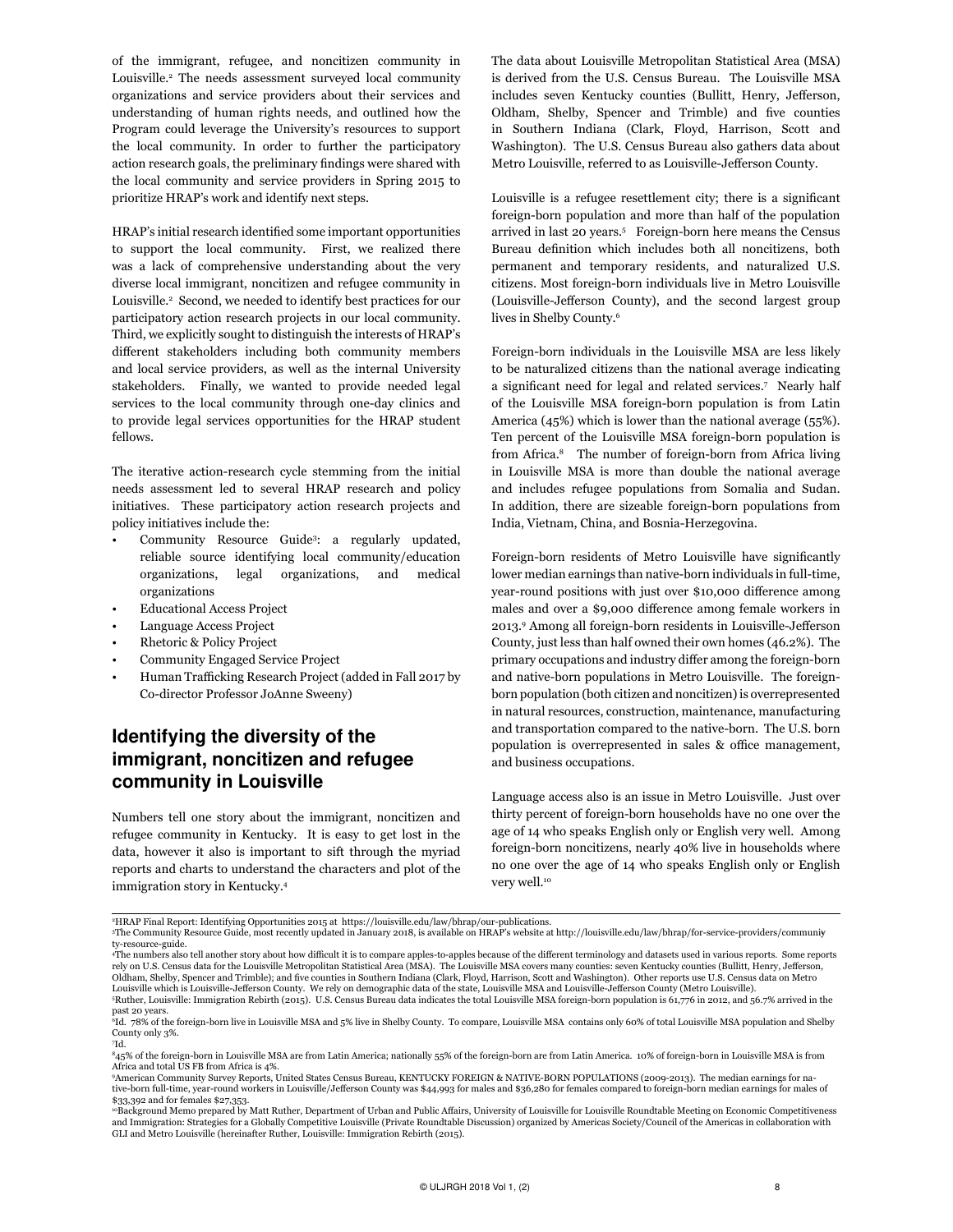The poverty rate among foreign-born is 23%, which is significant and higher than the national average poverty rate which is 18.7%.11 In Louisville MSA, the median household income of foreign-born-headed households is approximately 84% of median household income of native-born. This median income for foreign-born individuals is lower than the national average.<sup>12</sup> Finally, the Louisville MSA foreign-born population also is more likely than the native-born population to live below the federal poverty line.<sup>13</sup>

Citizenship status matters in the Louisville area among foreignborn individuals. The noncitizen population living at the poverty line is more than double the rate for foreign-born U.S. citizens. In 2012, nearly 60% of noncitizens lived in low income households, with just over 30% living at the poverty line. To compare, only 15% of foreign-born U.S. citizens live at the poverty line.14

Louisville MSA is home to over half of the immigrants (permanent residents) residing in Kentucky who are eligible to apply for citizenship. Most applicants for citizenship reside in either Louisville MSA or Lexington-Fayette County, indicating a need for legal and other services related to applying for citizenship.15 The need for legal services and public education about the benefits of citizenship are some of the barriers to citizenship in Louisville for the nearly 13,000 immigrants in Metro Louisville eligible to apply for citizenship.16 Additional barriers include the cost of the naturalization application and related fees and limited English language proficiency.

The Jefferson County Public School (JCPS) District in Metro Louisville is the largest school system in the state of Kentucky with 123 languages spoken by students.<sup>17</sup> The percentage of students participating in the JCPS English as a Second Language Program, at 5%, is similar to the percentage of foreign-born in Metro Louisville.18 In 2011 the percentage of students in the ESL program was 3.3%, indicating an increased need for the ESL program. This increased demand is reflected throughout the state. ESL enrollment dramatically increased from 2000-2001 to 2010-2011 by 306% from 4,030 students to 16,351 students.<sup>19</sup> During this decade, Kentucky had the second-fastest growing ESL population nationwide.<sup>20</sup> JCPS has opened more ESL units, now more than 60, although mostly in elementary schools. Preenrollment surveys are used to identify students with ESL needs and the districts actively watch enrollment trends to identify the growing need for ESL units across the county.

HRAP has identified a particular need in the local Latino community for these human rights services. It comprises 45%

of the local foreign-born population. Many in the local Latino community are fearful of interacting with local law enforcement, regardless of whether they are lawfully present in the U.S., and do not seek protection or report crimes because of the concern that LMPD officers work hand-in-hand with federal immigration officials.21 This fear can result in exploitation by local employers, local landlords, and others who threaten to report individuals to immigration officials. Latinos who are perceived to be undocumented often become targets for criminal activity.<sup>22</sup> Many Latinos live in mixed status families in which some family members are U.S. citizens or lawfully present and others in the family are undocumented. This impacts the quality of life as well as access to social services and other resources for the U.S. citizen children in these families. Families often are reluctant to seek social services to which they may be entitled because of a fear of interactions with any government officials.

Latinos in Louisville, as the largest immigrant group, represent just over 5% of the population in Metro Louisville, and 3.4% of the total state population, which more than doubled from 2000 to 2010. Nearly 1 in 20 people in Louisville are Latinos. Latinos live in poverty in the same percentages of the African American community according to the U.S. Census Bureau. The average salaries for Latinos in Kentucky are significantly lower compared to both African Americans and whites, and the Latino childhood poverty rate is comparable to the African American community in Kentucky. Latino students are largest group receiving ESL services within JCPS (52.7% Spanish speaking). There are other indications of lower achievement for Latinos students: the percentage of Latinos high school students achieving proficiency or distinguished levels in English is only 42.5%; in Math the percentage of proficiency or distinguished levels is 36%.

Many Latinos live in mixed status families in which some members are either citizens or lawfully present, and other family members are undocumented. U.S. citizen children with at least one parent who is undocumented make up 81% of all children of unauthorized immigrants enrolled in grades K-12 in 2014. (Well under 1% of children of unauthorized immigrants were lawful immigrants in 2014.) Nationally, it is estimated that over two-thirds of the 5 million children who live with unauthorized parents are U.S citizens. Latinos represent 95% of the children living in mixed status families, based on the estimated number of Latinos within the undocumented population in the United States. According to a Pew Hispanic Center survey, over half of all Latino adults worry that they, a family member, or a close relative could be deported.

15From 2008-2013, approximately 5,200 individuals became permanent residents annually in Kentucky and approximately 65% of these individuals live in Louisville MSA or

<sup>&</sup>lt;sup>11</sup>Ruther, Louisville: Immigration Rebirth (2015).

<sup>&</sup>lt;sup>12</sup>Id. at 4. The foreign-born median household income in Louisville MSA is \$42,027 and the native-born median household income of \$50,093.

<sup>13</sup>Ruther, Louisville: Immigration Rebirth (2015).

<sup>14</sup>American Community Survey Reports, United States Census Bureau, KENTUCKY FOREIGN & NATIVE-BORN POPULATIONS (2009-2013).

Lexington. 66.5% of individuals obtaining LPR status in Kentucky in 2012 resided in one or other of the state's two largest cities. United States Department of Homeland Security, Yearbook of Immigration Statistics: 2012 Naturalizations (2015) <http://www.dhs.gov/yearbook>-immigration-statistics-2012-naturalizations. Supplemental table 3. 68.3% of

those who naturalized statewide, both refugees and other immigrants, in 2012 resided in Louisville (1,295) and Lexington (541) represents.<br>"Louisville Metro Government, Citizenship and Naturalization White Paper (draft). S of Immigrant Integration, University of Southern California (2016) [http://dornsife.usc.edu/csii/eligible-](http://dornsife.usc.edu/csii/eligible)to-naturalize-map/.

<sup>17</sup>Jefferson County Public Schools, 2016. Facts- District Profile- Student Demographics. Retrieved from<https://www.jefferson.kyschools.us/about/newsroom/jcps>-facts. 18JCPS Student Demographics Slideshow. (2015). Board Orientation. Retrieved from [https://portal.ksba.org/public/Meeting/Attachments/DisplayAttachment.aspx?Attachmenp-](https://portal.ksba.org/public/Meeting/Attachments/DisplayAttachment.aspx?AttachmentID=238272)

[tID=238272](https://portal.ksba.org/public/Meeting/Attachments/DisplayAttachment.aspx?AttachmentID=238272) 19Loosemoore, B. (2014). ESL programs skyrocket with need at JCPS. Retrieved from [http://www.courier-journal.com/story/news/education/2014/12/17/jcps-sees-increaseeng](http://www.courier-journal.com/story/news/education/2014/12/17/jcps-sees-increaseenglish-language-learners/20534777)-

[lish-language-learners/20534777/](http://www.courier-journal.com/story/news/education/2014/12/17/jcps-sees-increaseenglish-language-learners/20534777)<br>20Voices in Urban Education, Annenberg Institute for School Reform (Brown University).

<sup>&</sup>lt;sup>21</sup>Howard, K. "Louisville Police Don't Enforce Immigration - But Help The Feds Do It," Kentucky Center for Investigative Reporting, September 7, 2017 at

http://kycir.org/2017/09/07/louisville-police-dont-enforce-immigration-but-they-help-ice-do-it/

<sup>22</sup> HRAP uses the term undocumented or unauthorized person to refer to those who are present in the United States either by overstaying on a visa or entering without inspection by an immigration officer. More about terminology and the diversity of the local immigrant, noncitizen, and refugee community can be found in HRAP's Final Report: Identifying Opportunities (2015) at http://louisville.edu/law/bhrap/our-publications.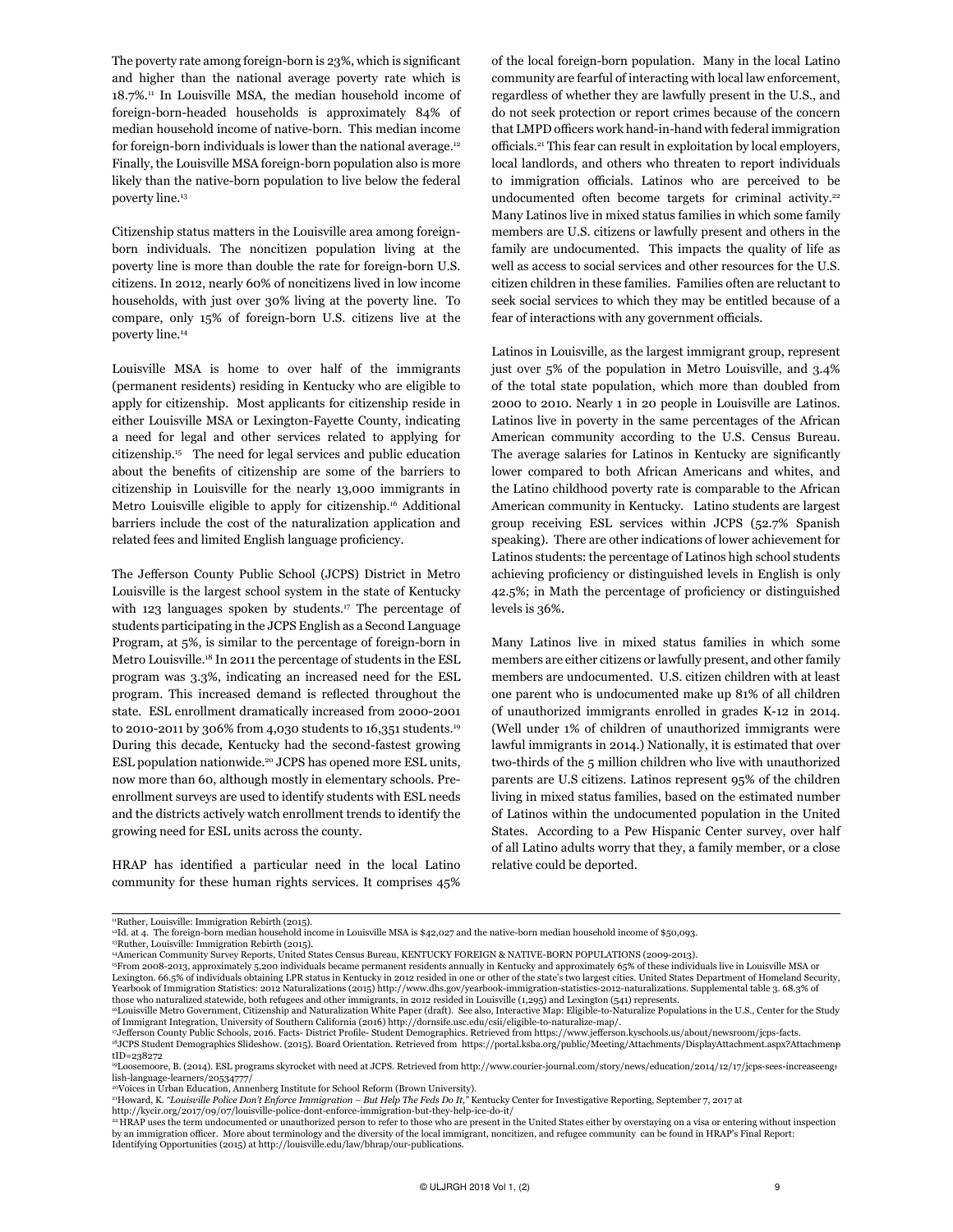A significant number of Latino undocumented noncitizens live in Kentucky, currently estimated at 35,000. Nationally, 77% of the total undocumented population is Latino, primarily from Mexico. At least 20% of the Latino population in Kentucky is undocumented, but many think that number is perhaps 2 to 3 times higher. Undocumented individuals represent 2.6 percent of Kentucky's workforce, according to the Migration Policy Institute. According to the Migration Policy Institute and Pew Hispanic Research Center, the estimated number of undocumented people in Kentucky in 2014 was 50,000 and was as high as 80,000 in 2010.

One HRAP challenge is making sense of the varying terms used in reports, media, and other publications. The different terminology affects public perceptions and has policy implications. In addition, as a legal education program, HRAP strives to be precise in our description and understanding of the varied terms. One outcome of the Rhetoric and Policy Project is a pending Terminology Guide to inform the broader public and the media about these issues and to promote greater cultural competency. The Rhetoric and Policy Project Report is published on HRAP's website and the Terminology Guide will be available on the HRAP website in Fall 2018.

## Adopting a Participatory Action Research Methodology

The participatory action research (PAR) methodology informs HRAP's policy projects on Educational Access, Language Access, and Rhetoric and Policy. PAR requires equal participation of community to shape the research process and identify the next steps in any research project (Walter, 2009). The Program uses several methods to ensure full community participation and direction for these projects including annual community roundtables to update on the status of the research projects, ongoing meetings with our signature partner, La Casita Center, and timely consultations with local service providers.

Action research involves a process, working collaboratively with community members, to address social issues. Kurt Lewin (1946) promoted this type of research after World War II believing that the best solutions to social problems involved people engaged in democratic inquiry about the issues they faced in their own lives. The goal of participatory action research (PAR) is to create a collaboration of researchers and stakeholders engaged in critical reflection about social problems (Baldwin, 2012). In addition, participatory action research involves an iterative cycle of planning, acting, observing, and reflection which leads to a new inquiry cycle.

Participatory action research is distinguished from more traditional research methodologies in which the principal goal is to investigate. The PAR methodology has two objectives: "to produce knowledge and action directly useful to a group of people through research, adult education and sociopolitical action [;] … [and] to empower people at a second a deeper level through the process of constructing and using their own knowledge," (Reason, 2008, p. 71). As a result, community

engaged scholarship adopting the PAR methodology inevitably involves long-term projects.

HRAP is focused on community engaged participatory action research, also distinct in legal education from the clinical educational model of providing direct client services. In law schools, students generally have the opportunity to engage in direct client services within faculty-supervised clinics. HRAP's focus on community engaged scholarship, a form of participatory action research, involves a collaboration of students, faculty, and community partners to identify solutions to social issues and to build academic scholarship (Gelmon, 2013). Community engaged scholarship is distinct from the clinical education model by its emphasis on working with communities to identify solutions to modern day problems (Jones & Jones, 2011). It is best understood as "a cluster of applied research methods, namely, participatory research, collaborative inquiry, action learning, and community-based research," (Jones & Jones, 2011, p. 383).

### Other Challenges

The Program has chosen an expansive definition of community due to our non-traditional goal of providing leadership opportunities for HRAP student fellows, as well as community engaged scholarship and service. Other universities and law schools have created their own versions of immigration fellowships and clinics primarily focused on live-client counselling opportunities for students. This traditional clinic model usually involves third year law students, with limited practice licenses, representing clients under the close supervision of a professor.<sup>23</sup> Most clinics represent noncitizens seeking U.S. citizenship or another lawful status, and students typically "engage in client counseling and interviews, fact investigation, legal research, preparation of affidavits, writing legal arguments, and submitting applications for immigration benefits" for their clients.<sup>24</sup>

One challenge is meeting the expectations of diverse constituencies. HRAP's community includes an "interconnected web of stakeholders" whose participation is integral to the Program's success and which necessarily includes members of the local immigrant, noncitizen, and refugee community, local legal and other service providers, local advocacy organizations, community organizations, and advocacy groups.<sup>25</sup> This web also includes key stakeholders within the University of Louisville, e.g., the law school administration, both the dean and admissions committee; the funded student fellows; other law student volunteers; and student, staff, and faculty collaborations across the University.

Another challenge has been providing needed services to the local community and offering HRAP fellows some exposure to live-client and other legal services opportunities. Individual HRAP fellows have participated in law school opportunities noted above including the legal orientation program at the ICE detention center within Boone County Jail. HRAP also organizes unique opportunities for the fellows. For example,

23University of Miami School of Law. (2016). Prospective student requirements: Immigration clinic. Retrieved from [http://www.law.miami.edu/academics/clinics/prospect](http://www.law.miami.edu/academics/clinics/prospective)[tive-](http://www.law.miami.edu/academics/clinics/prospective)student-requirements-immigration-clinic.

<sup>24</sup>University of Tennessee College of Law. (2016). Immigration clinic. Retrieved from

[http://law.utk.edu/clinics/](http://law.utk.edu/clinics)immigration/ University of Texas at Austin. (2016). Immigration clinic. Retrieved from [https://law.utexas.edu/clinics/](https://law.utexas.edu/clinics)immigration/ 25This web of community partners advancing the human rights of the immigrant, noncitizen, refugee community includes the Louisville Bar Association, Kentucky Refugee Ministries, the ACLU, Mayor's Office of Globalization, Russell Immigration Law Firm, Ellie Kerstetter, Esq., Doctor's & Lawyers for Kids, Presbyterian Church Hispanic/Latino Outreach Ministry, Mijente Network, Alerta Roja Immigrant Advocates Group, Adelante Hispanic Achievers, Americana Community Center, National Immigrant Justice Center, and other local immigrant, noncitizen and refugee service providers and community groups.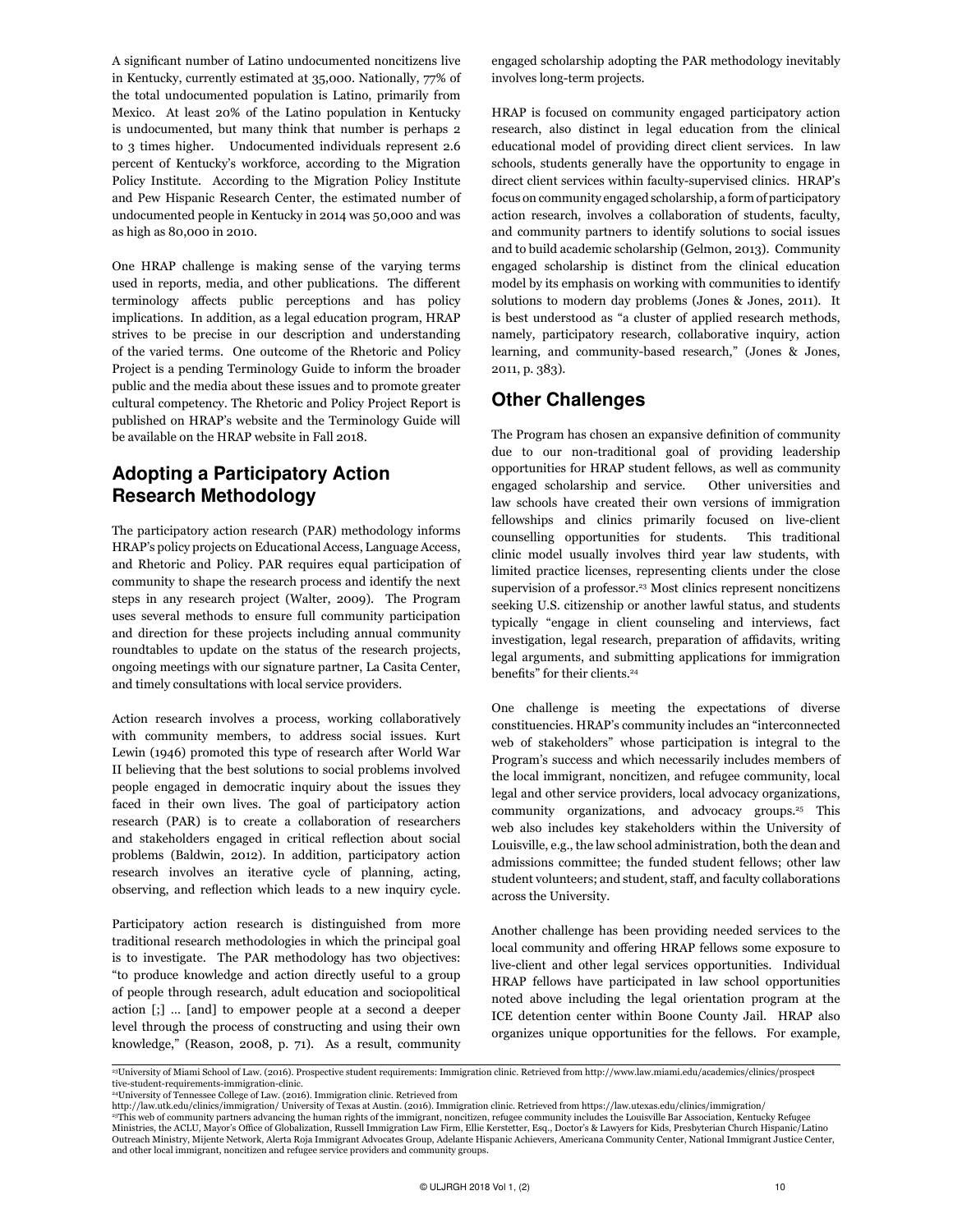HRAP fellows participated as a group in the legal orientation program, as well as cultural competency training with our signature partner, La Casita Center. HRAP fellows also have participated in wage theft and labor trafficking training.

In 2017, as a result of Trump administration immigration policies, the need for outreach, education and direct client counselling in the local community became critical. HRAP has refocused its efforts to expand its footprint in the local community and within the University by organizing one-day immigration law clinics for the campus community, actively participating in local efforts to support the community, organizing public education campaigns, and seeking grant funding to host regular Latino Community Clinics. Each of these efforts is described in greater detail below.

## HRAP Projects: Meeting the Needs of the Louisville Immigrant, Noncitizen, and Refugee Community

The Program's action research projects were developed after preliminary findings from the 2015 needs assessment report were shared with the local immigrant, noncitizen and refugee community and service providers in Spring 2015. The report revealed several key findings and led to the creation of the Community Resource Guide, a resource that did not exist in our community. The collaborative inquiry process for sharing the preliminary findings with community members confirmed a need for focused research relating to language and educational access.

HRAP is currently focused on three participatory action research projects, and a fourth community engaged service project. The Language Access Project evaluates compliance by local agencies and entities receiving federal funds with Civil Rights Act, Title VI, requirements to provide language access to Limited English Proficient individuals seeking their services. The Educational Access Project examines state-wide public-school compliance with legal requirements of K-12 access to noncitizen children regardless of immigration status.

The Rhetoric and Policy Project assesses rhetoric used by media and its influence over local public policy and public perceptions relating to the immigrant, noncitizen and refugee community. A Terminology Guide designed as a community resource to enhance cultural competency will be released in 2018. Reports from each project are currently available on HRAP's website. The fourth HRAP project is the Community Engagement Project which includes one-day *pro bono* legal services clinics, community outreach and education events, and regularly scheduled collaborative lawyering events for which additional grant funding is sought. This additional funding is sought to create a structure for regular Know Your Rights Presentations in the local community focused on undocumented noncitizens and other marginalized immigrant groups; a community discussion board to report issues and concerns relating to employers, local law enforcement officers, and federal immigration officials; and to establish the Program as a liaison for the local community with local immigration enforcement officials.

The Program received a Louisville Bar Foundation grant in 2017

to create training videos based on the three action research projects. These videos will be produced in 2018 and made widely available to the local community and service providers. HRAP received a second grant in 2017 to enhance community outreach in the local undocumented community, as well as identify best practices and local services gaps in collaboration the University of Louisville Kent School of Social Work and HRAP's signature partner, La Casita Center.

All of these projects and outcomes are discussed below.

### HRAP's Final Report: Assessing Needs & Identifying Opportunities (2015)

The 2015 needs assessment provided student fellows the opportunity to engage local and regional organizations to identify human rights issues, and to work with the local immigrant, noncitizen, and refugee community. The key goal was to understand the range of available services and to begin identifying potential gaps in information and services available to the local community. The scope of the report was expanded beyond legal services as it became apparent that the need for multiple services is often interrelated and this requires a holistic assessment.

The report, titled [Final Report: Identifying Opportunities](http://louisville.edu/law/bhrap/our-publications/identifying-opportunities)  [2015](http://louisville.edu/law/bhrap/our-publications/identifying-opportunities), identifies nonprofit organizations and service providers in Kentucky and the neighboring region addressing the human rights needs of the immigrant, noncitizen and refugee community. One immediate observation was that this basic information was not easily accessible to the local community or to the service-providers. This led to the creation of the Community Resource Guide discussed below.

The Report was created from interviews, in-person and telephonic, conducted by the HRAP fellows about the services provided, as well as other relevant matters such as language services, outreach, publications, advertisement of services, and criteria for eligibility for services. The interviews included broader questions regarding perceptions of the human rights needs, providing an important insider view of the some of the key challenges. These interviews were used to craft the preliminary findings shared with the local community at HRAP's first annual community roundtable forum held in April 2015.

The preliminary findings included:

- 1. Service providers with limited human and economic resources face challenges conducting consistent outreach to the immigrant, noncitizen, and refugee community;
- 2. The language access limitations of service providers are widespread, largely due to budget cuts and resource constraints;
- 3. There a need for more collaboration and communication among service providers and in their outreach to the local community;
- 4. The local immigrant, noncitizen, and refugee population identifies its needs holistically for services in the medical, legal, and educational domains and it lacks readily available information about these services indicating a critical need for more comprehensive outreach; and
- 5. There is a need for shared information to develop a comprehensive understanding of the diversity and needs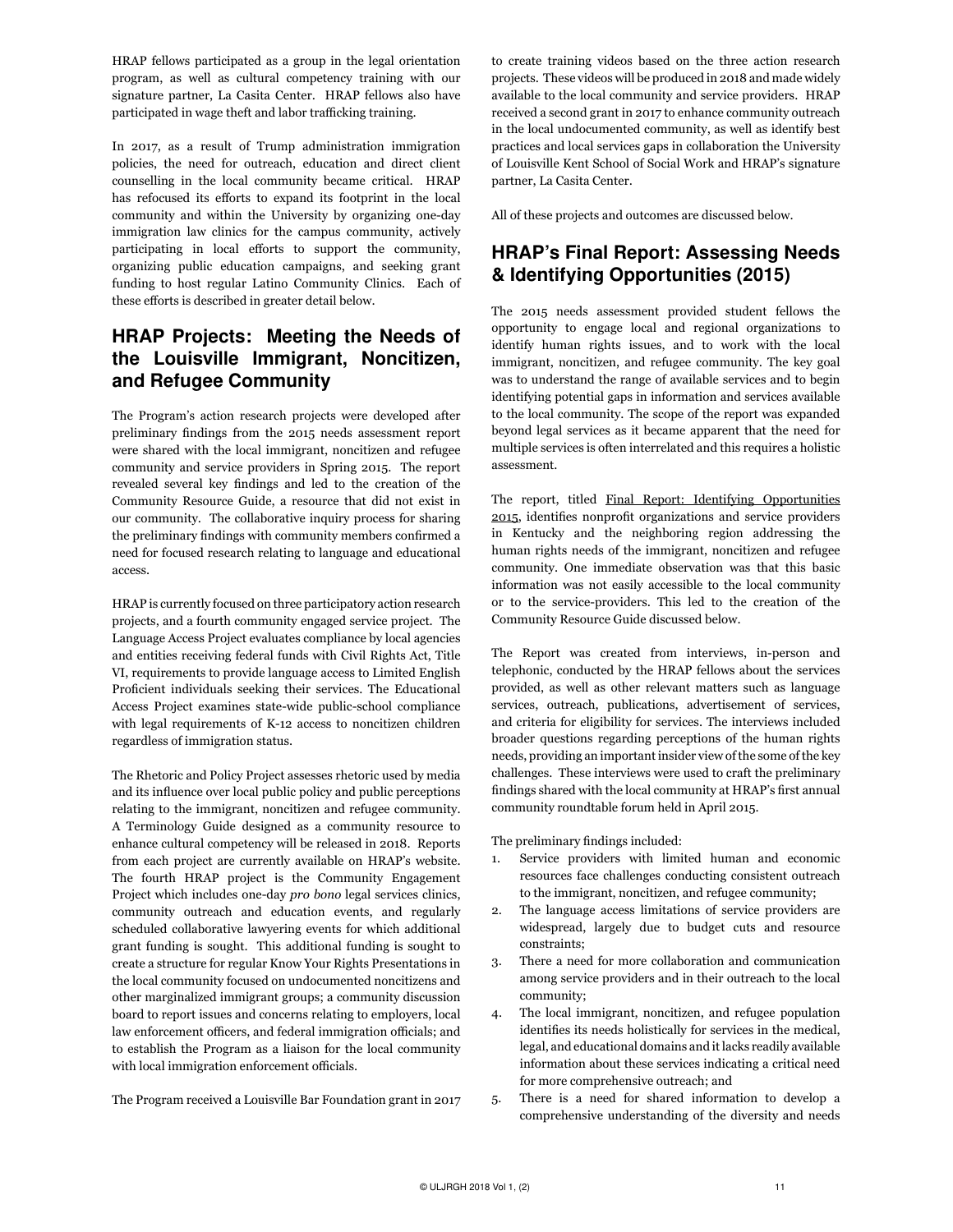of the local immigrant, noncitizen and refugee community, including a critical need for expanded cultural competency information and training.

Outreach to the local immigrant, noncitizen and refugee was a consistent challenge identified by service providers. Most organizations were inconsistent in their outreach efforts, and advertising did not occur due to limited time and resources. Organizations relied upon word-of-mouth, sporadic Internet announcements, and social media. More than half of the organizations in the survey relied in whole or in part on wordof-mouth "advertisement" or client referrals. One key concern about this limited outreach is that many noncitizen groups may lack access to critical resources given the diverse, changing and growing immigrant, noncitizen, and refugee community in the Louisville region. As a major refugee resettlement city, Louisville is more diverse than most as noted above. For service providers, client referrals maintain a steady client flow, but there may be inaccessible groups that lack a referral source. This may be especially true for newer members of the immigrant, noncitizen, and refugee community, particularly refugees and limited or non-English speakers.

Interpretation services to communicate with some clients is another major challenge facing organizations and confirmed by the local community. Many organizations have at least some staff members who speak languages other than English, most often Spanish. Only three organizations surveyed could to support language services in several languages. Language access is provided by most organizations through a wide variety of mechanisms, from using professional interpreters to having clients bring family members to provide informal interpretation services.

Language access challenges, including this lack of interpretation services, extended to government agencies, medical service providers, and other organizations including domestic violence intake centers, complaint windows at the courthouse, and other areas. Those service providers handling these needs rely on the Language Line, or other telephonic interpretation services. This lack of consistent access to interpretation services and the lack of interpreter and cultural competency training were key concerns expressed by community members and service providers.

Other needs and challenges were identified in the 2015 Final Report including: (1) a need for more collaboration and communication among service providers to develop informal referral agreements and other low-cost outreach mechanisms; (2) a lack of educational resources provided for immigrant, noncitizen, and refugee adults; (3) a need for regularly available medical services for the entire immigrant, noncitizen, and refugee community because existing services rely almost entirely on volunteer services leading to long wait times and limited capacities; and (4) a lack of reliable sources of information about immigration-related issues in Kentucky to counter misinformation and to provide comprehensive information beyond the sporadic, limited circulation materials produced by local organizations, such as newsletters, or annual reports; and (5) a critical need for cultural competency information and training.

### Community Resource Guide

The needs assessment project led to the creation of a muchneeded comprehensive [Community Resource Guide](http://louisville.edu/law/bhrap/community-resource-guide) after an initial determination that many in the local community were often misinformed about available services and resources in Louisville. The Community Resource Guide was developed to address this need and to provide a tangible resource for the local immigrant, noncitizen, and refugee community. It lists all local service and support organizations including the names, contact information, and a description of services provided by local legal, medical, social, and educational service providers.

The Community Resource Guide empowers the immigrant, noncitizen, and refugee community by providing ready access to critical information. The Guide is updated annually, posted on HRAP's website, and regularly distributed to local groups, most recently in January 2018. The goal is to regularly distribute it to school systems, churches, medical offices, and community centers throughout the state. The Guide was distributed by direct mail to local organizations, including Jefferson County Public Schools, service providers, and community groups in Fall 2015. It was distributed at Louisville's "Worldfest", a three-day celebration of cultures over the Labor Day weekend holiday in September 2016.

### Action Research Projects

Participatory action research projects led by the HRAP fellows and faculty co-directors have assessed key human rights issues in the local immigrant, noncitizen, and refugee community. Community guidance for these projects was achieved primarily through annual community roundtables of both service providers and members of the local immigrant, noncitizen and refugee community; each having a key part of HRAP's action research cycle. At each event, HRAP fellows shared updated findings about the Program's projects. At the initial community roundtable, held in April 2015, small group discussions identified two issues that have been longstanding concerns: language access and compliance with Civil Rights Act, Title VI federal requirements; and educational access barriers to K-12 education including compliance with U.S. Department of Education requirements. The Rhetoric and Policy Project, and related cultural competency issues, also was created from feedback at the initial community roundtable event. These HRAP Projects have involved extensive research in 2016 and 2017 to develop a solid and informed understanding of the scope of these issues.

### a. The Language Access Project

The critical need for adequate language access in the Louisville region was confirmed by the community participants at the 2015 annual roundtable. Title VI of the Civil Rights Act (42 U.S.C. 2000d et seq.) requires recipients of federal financial assistance to provide language access mechanisms to avoid discrimination on the basis of race, color, or national origin, including limited English proficiency. Federally-funded and federally-conducted activities must be accessible to all persons who, as a result of national origin, are not proficient or are limited in their ability to communicate in the English language. "Limited English Proficient" (LEP) individuals may be eligible for mandatory language assistance with respect to a particular service, benefit,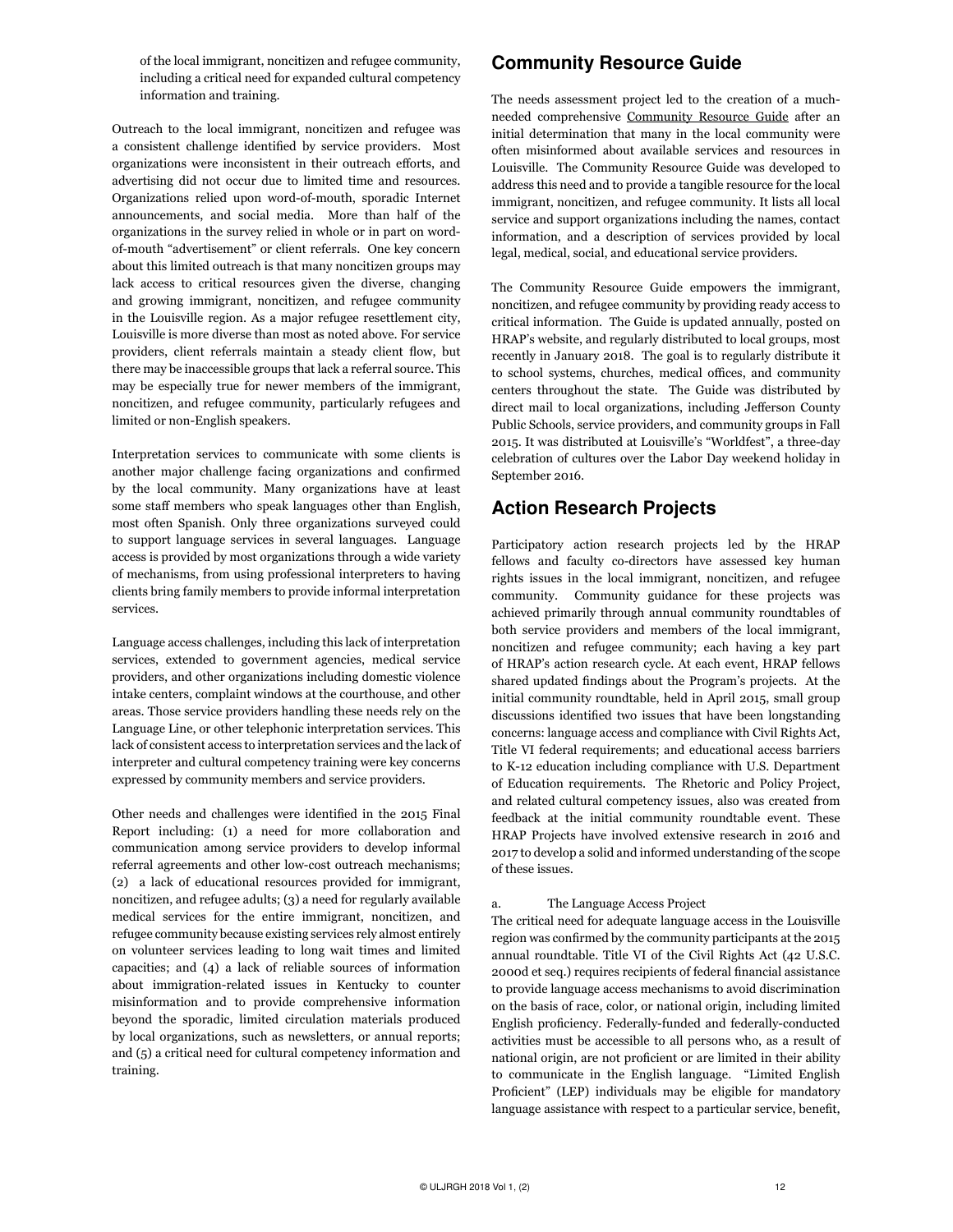or encounter. LEP includes those who do not speak English as their primary language and who have a limited ability to read, write, speak, or understand English.

The Language Access Project surveyed dozens of local federalfunds recipients to assess their compliance with these federal civil rights requirements. This research revealed that many entities are out of compliance and existing compliance has occurred by happenstance, rather than from an informed understanding of legal requirements. The preliminary findings of the Language Access Project from the survey of local service providers - medical, law enforcement, and others - revealed only 6% had a language access plan in 2016. These preliminary findings were assessed and analyzed at the 2016 annual community roundtable. Updated findings from this ongoing action research project are published on HRAP's website.

#### b. The Educational Access Project

The Educational Access Project responds to *Plyler v. Doe* (1982), a U.S. Supreme Court case holding there is a constitutional right of access to K-12 public education for all noncitizen children regardless of immigration status.<sup>26</sup> The Program investigated the barriers to educational access and compliance with U.S. Department of Education access regulations in public schools throughout Kentucky. This requires schools to deploy enrollment procedures that do not create a chilling environment for noncitizens, particularly undocumented students. The Educational Access Project surveyed hundreds of public schools state-wide to understand enrollment procedures and identified regional differences in compliance and related concerns about cultural competency. Some schools had compliance issues, and others were in compliance but whom treated our surveyors (whom they believed to be non-citizens) in concerning ways that requires further inquiry. This research follows a model used by the American Civil Liberties Union (ACLU) of New Jersey to identify barriers that undocumented children and their families may experience when enrolling in public schools.

#### c. The Rhetoric and Policy Project

The Rhetoric and Policy Project studied how the mainstream media has depicted immigrants, noncitizens, and refugees from 2012 to present in Kentucky, Tennessee, Indiana, and Ohio. The Rhetoric and Policy Project conducted a media survey spanning four years of media coverage to identify specific areas for concern in media depictions of immigrants, noncitizens, and refugees. One key issue identified in this project was the consistent focus on "insiders" who assist the immigrant, noncitizen, and refugee community rather than on community members themselves. We believe this media coverage contributes to the barriers to individuals accessing legal and other services. The project identified shifting narratives and reactions to the local community, and has sought to identify if, when, and why media coverage has become more negative and alarmist surrounding the community. An important outcome from this project is the creation of a Terminology Guide with a glossary of immigrationrelated terms and guidance on usage to be published on HRAP's website in 2018.

d. The Community Engagement Project

In 2017, to respond to dramatic changes in immigration policy under the Trump administration, HRAP managed, directed or participated in several one-day immigration clinics for the local community, including the University of Louisville campus community. These community engagements bring together local immigration attorneys, law school faculty experts, and community partners. The education and outreach collaborative lawyering one-day clinics are the model for ongoing and expanded community engaged service. HRAP has sought several grants for this ongoing outreach and received a one-year grant in 2017 to begin creating regular one-day clinics serving undocumented populations in Louisville.

### Community Engaged Events & Programming

HRAP's annual community roundtable forums have been the key vehicle to ensure community input and direction for the participatory action research projects. In addition, HRAP has hosted numerous outreach and education programs for the campus and local community including "hot topics" events. These events also have helped gather additional information from community members about HRAP's action research projects. HRAP participated in the "Day of Dignity" organized by the University of Louisville Muhammad Ali Institute for Peace and Justice, Kentucky Refugee Ministries, Catholic Charities, and the Muhammad Ali Center in February 2015. HRAP fellows surveyed members of the community regarding their experiences accessing medical, legal, and social services, distributed copies of the Community Resource Guide, and gave a [presentation](https://louisville.edu/law/bhrap/documents-pp-pdfs/day-of-dignity-presentation/view) about HRAP's work and the preliminary findings of the needs assessment.

HRAP community and outreach events connect the campus community to local human rights organizations and immigrant rights advocates. For example, the Program organized two events about humanitarian and migration issues examining the connection between United States and global migration challenges. The first in October 2014, *["Women and Children](https://louisville.edu/law/bhrap/our-work/women-and-children-at-the-border-the-humanitarian-crisis-october-2014) [at the Border: The Humanitarian Crisis"](https://louisville.edu/law/bhrap/our-work/women-and-children-at-the-border-the-humanitarian-crisis-october-2014)* focused on the large number of woman and children fleeing violence and poverty in Guatemala, Honduras and El Salvador, the legal protections available in the United States, and the barriers to humanitarian protection in the United States. Panelists included U.S. Congressman John Yarmuth, local attorneys and medical service providers, and HRAP fellows. In January 2016, a second HRAP program, *"Fleeing Conflict: Refugees & Migrants of Syria and Central America,"* compared the media coverage and rhetoric about refugees and migrants and examined the local impact of the increasingly negative public perception at the time, connecting the challenges faced by migrants from Central America to those fleeing conflict in the Middle East. The program also included a presentation about the failure of international law to address the Syrian humanitarian and refugee crisis by Co-director, Professor Trucios-Haynes. All of these events feature HRAP fellows as subject-matter experts and

<sup>26</sup>Plyler v. Doe, 457 U.S. 202 (1982).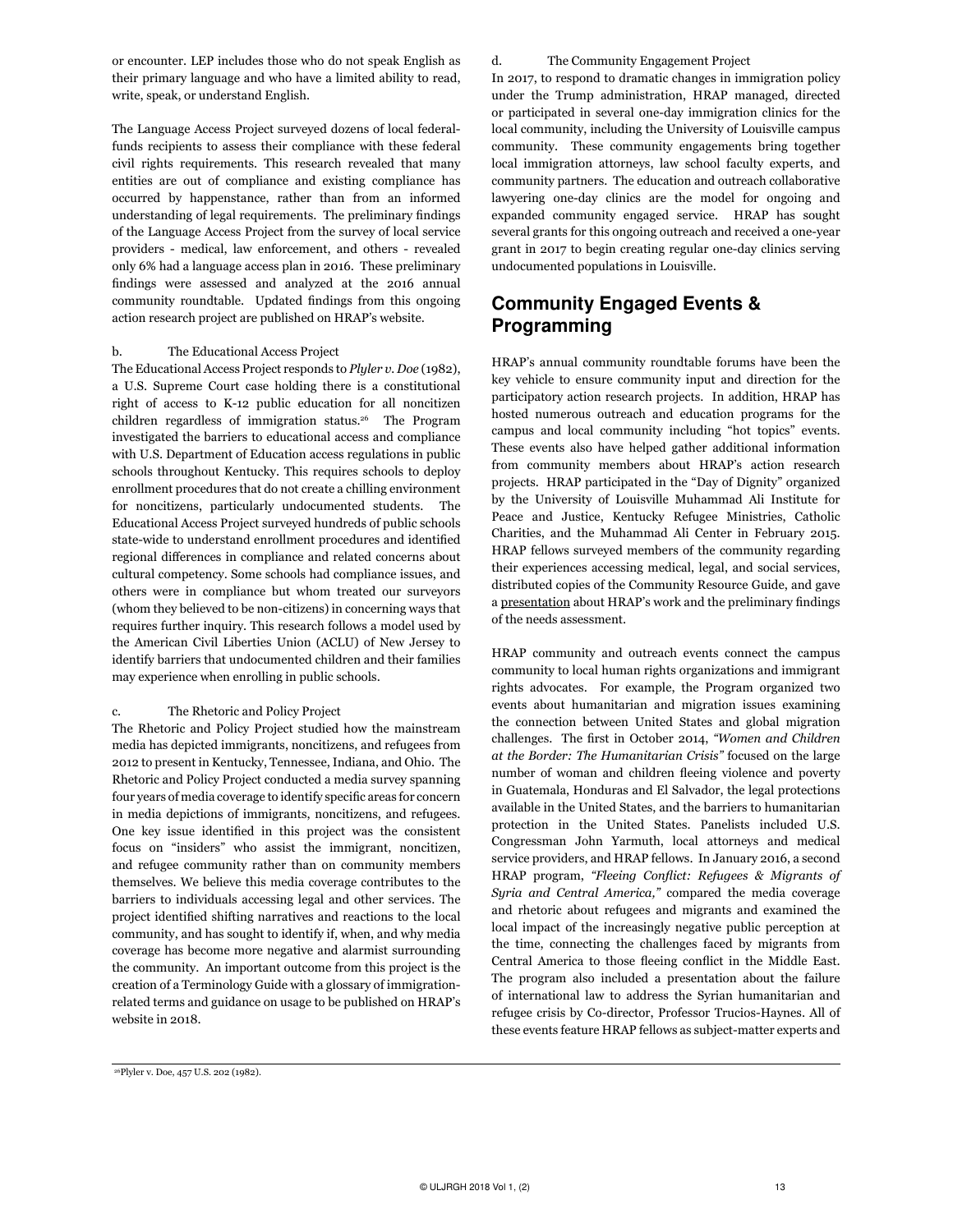are organized by the fellows, providing value and organizational management experience.

In February 2017, HRAP hosted a community-campus education and outreach event, *"Trump on Immigration,"* addressing the Executive Orders issued by President Trump relating to the changes in the refugee program, as well as interior and border immigration enforcement efforts. HRAP's Community Engagement Project also hosted a campus community *probono* one-day legal clinic offering the opportunity to consult with local immigration lawyers, and information about the impact of the Executive Orders in our community and nationwide. Throughout 2017, HRAP participated in ongoing local immigrant rights advocacy in partnership with other local organizations. HRAP's Co-directors, Professors Trucios-Haynes and Abrams, also collaborated with local groups and organizations on campus and in the local community in public education and outreach events.<sup>27</sup>

# Training and Educational Outreach Videos

HRAP's ongoing support of the local immigrant, noncitizen, and refugee community includes the creation of videos and related training materials to promote legal compliance and to support organizations engaged with the community in 2018. HRAP received a grant to produce professional-quality videos to be distributed widely throughout Louisville on: (1) cultural competencies in working with the immigrant, noncitizen, and refugee community; (2) civil rights laws requiring language access compliance for Limited English Proficiency speakers; and (3) U.S. constitutional educational access rights governing K-12 public school enrollment.

The three videos, related to HRAP's action research projects, will provide essential training on cultural competency, language access, and educational access. The Program will disseminate these videos widely with appropriate legal compliance materials. This effort will provide critical training tools to public entities that are resource-strained and in which turnover is high to be sure that every school, agency, and entity is equipped with the knowledge it needs to address the human rights needs of the immigrant, noncitizen and refugee community.

## One-Day Clinics and Other Legal Services Outreach

The Community Engagement Project is designed to provide a structure for regularly scheduled collaborative pro bono legal clinics and Know Your Rights Presentations in the local community and related events. HRAP links local attorney resources with its own education and outreach resources to host events providing the opportunity for one-on-one attorney consultations. HRAP has used this successful model for community outreach and education, as well as collaborative legal services providing pro bono legal consultations, to seek external funding. This collaborative lawyering model was successfully implemented in 2012 by a partnership of local immigration lawyers and immigrant rights advocates, including Co-director Professor Trucios-Haynes, for Deferred Action for Childhood Arrivals (DACA) applicants. In 2012, one-day pro bono clinics were hosted by the Brandeis School of Law, University of Louisville and Bluegrass Community and Technical College in Lexington, Kentucky.

In 2017, HRAP received a grant from the University of Louisville Cooperative Consortium for Transdisciplinary Social Justice Research to work with Dr. Adrian Archuleta of the Kent School of Social Work and provide regular one-day clinics, assess gaps in legal, health and other social services, as well as identify best practices for outreach. This grant has a particular focus on undocumented noncitizens, primarily in the Latino community which represents 45% of the foreignborn population in the Louisville region. The grant provides funding to host several Know Your Rights presentations and one-day clinics in local neighborhoods and, at La Casita Center, HRAP's signature partner. The key research outcome of this project is to identify best practices for outreach to the local undocumented community, as well as any gaps in local services for this community. In addition, the research will include the identification of culturally competent outreach and education methods to be published, shared with local agencies including the Louisville Metro Police Department and the Metro Louisville Office of Globalization, and presented at national conferences such as the annual Coalition of Urban Metropolitan Universities (COMU) Conference where HRAP has previously presented its work in 2016.

### Future HRAP Opportunities

HRAP seeks to broaden its reach and enhance our collaboration with other nonprofit organizations dedicated to advancing the human rights interests of our community. Our work to date has focused on the local immigrant, noncitizen and refugee community. In Fall 2017, HRAP expanded its human rights focus to include human trafficking issues and concerns working with the Kent School of Social Work's Human Trafficking Research Institute.

### Ongoing Work with the Immigrant, Noncitizen & Refugee Community

In 2018, relying on existing grant funding, HRAP's community engagement will focus on undocumented immigrants. The grant funding for this work ends in 2018 and there are opportunities to continue this work and expand to other marginalized immigrant groups within the local immigrant, noncitizen and refugee community. HRAP's 2015 Report determined there was a need for up-to-date Know Your Rights materials and community outreach and education about these issues. Although some local organizations had some materials, most were outdated.

One proposed expansion to serve the entire immigrant, noncitizen and refugee community would include a community

<sup>27</sup>HRAP participation in developing of "Safety Plan" legal documents addressing family law issues for detained, undocumented noncitizens with a local immigrant rights community group (March 2017) (Co-director, Professor Abrams); Presentation, Immigration Issues in Kentucky in collaboration with the Americana Community Center at the Adun Jesuruth Temple (March 2017) (Co- director, Professor Trucios-Haynes); Immigration- Know Your Rights in collaboration with Adelante Hispanic Achievers, Beuchel Baptist Church (March 2017) (Co- director, Professor Trucios-Haynes); Louisville Bar Association Pro-Bono Network for Immigration Representation (February 2017) (Co- director, Professor Trucios-Haynes) Teach-In: Current and Historical Reality of U.S. Immigration Policy (April 2017) organized by University of Louisville's Americas Research Group & Undocumented Students Resource Group (Co-director, Professor Trucios-Haynes); Rauch Planetarium Social Justice Series, Empowerment: Making and Shaping History - The 360 Journey into Latinx Resistance" on Latino immigration to the U.S. (April 2017) (Co-director, Professor Trucios-Haynes); Presentation, Latino Civil Rights and Immigration<br>Issues, University of Louisville Cultural Center